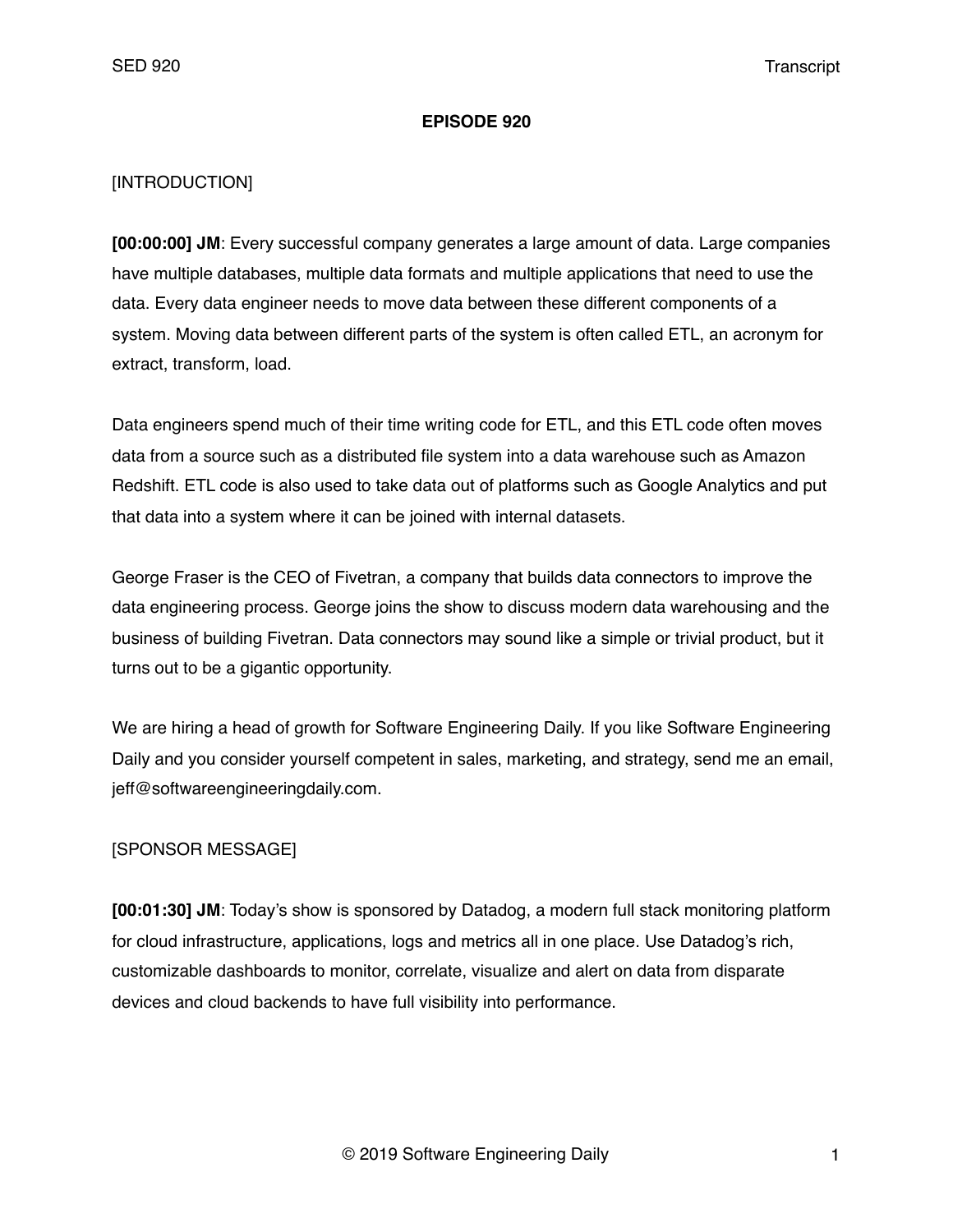Datadog breaks down the silos within an organization's teams and removes blind spots that could cause potential downtime. With more than 250 integrations, Datadog makes it easy to collaborate together and monitor every layer of their stack within a single platform.

Try monitoring with Datadog today using a free 14-day trial at softwareengineeringdaily.com/ datadog and they'll send you a free t-shirt. That's softwareengineeringdaily.com/datadog. You sign up and you get a free t-shirt. Check it out at softwareengineering.com/datadog.

### [INTERVIEW]

**[00:02:43] JM**: George Fraser, welcome to Software Engineering Daily.

**[00:02:46] GF**: Thank you. Glad to be with you.

**[00:02:48] JM**: We're going to be talking about data platform, data warehousing. Let's start with that term. What does that term data warehouse mean?

**[00:02:56] GF**: Data warehouse has a long history. Sometimes it means different things to different people. I think a data warehouse is just a database that you use to store all of the data about all of the things that have ever happened in your company. Some people feel strongly that a data warehouse has to have a star schema, that a data warehouse has to have a particular kind of technology under it. My opinion is it's just a database that has that role within your company.

**[00:03:29] JM**: Tell me about data warehousing pre and post-cloud.

**[00:03:33] GF**: So before the cloud, data warehouses were on-prem, like everything before the cloud. They were very expensive and they were mostly used by the largest companies because they were very expensive. A lot of data warehouses were using the same technology that you used for your production database. So you'd use the same kind of database to run your website or to run your retail inventory as you would use to operate your data warehouse. They might both be Oracle databases.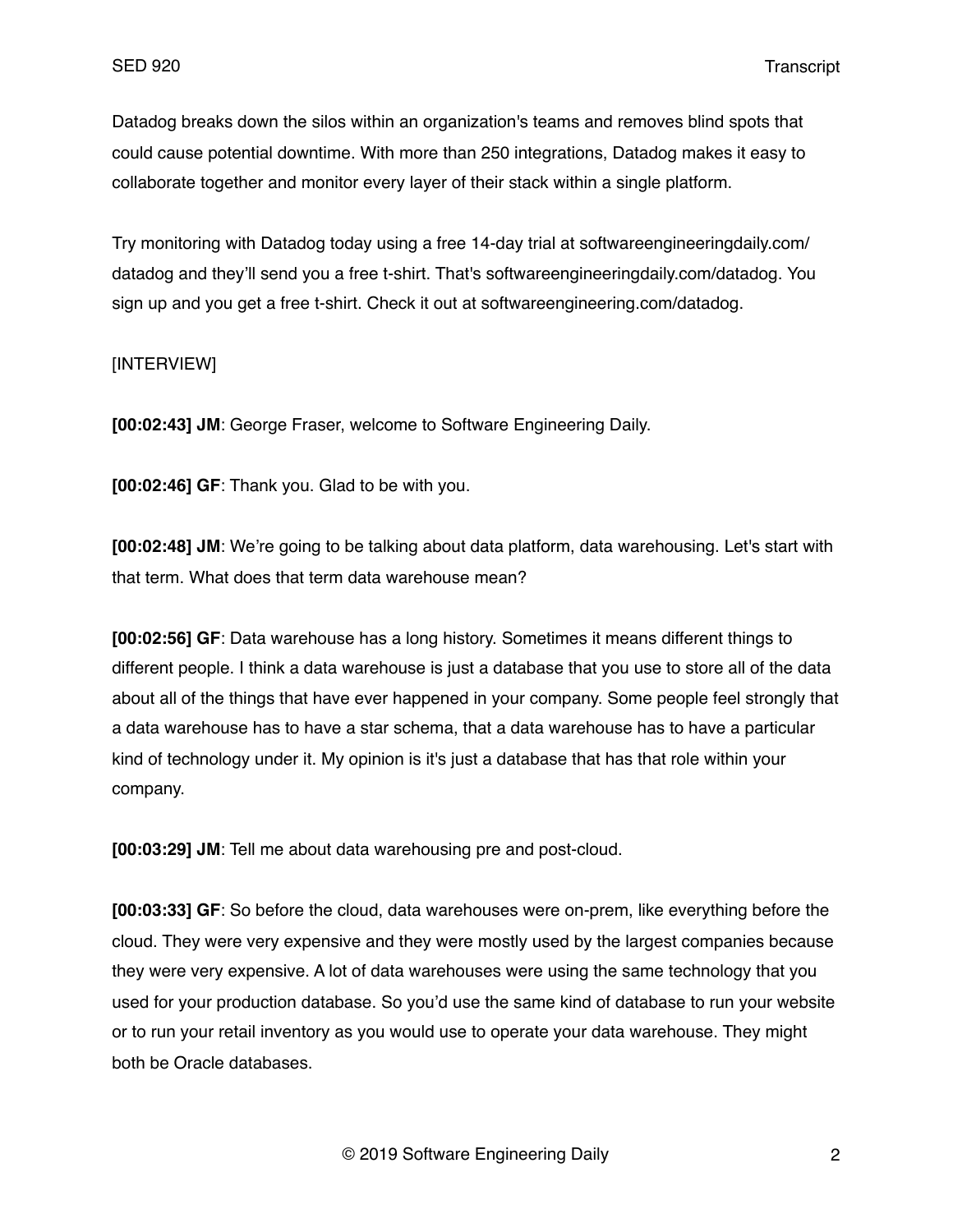Right and around the same time as the cloud revolution happened, another revolution happened in data warehouses, which was the widespread adaption of column stores. Column stores are a fundamentally different way of building a relational database that is way, way faster for the kinds of queries that you tend to write against the data warehouse.

So, really, two things happened at the same time. Data warehouses moved to the cloud and column store databases, which already existed got widespread adoption, and they became far cheaper. So a lot more companies started using data warehouses that previously wouldn't have.

**[00:04:42] JM**: Why do people put data in a data warehouse today?

**[00:04:45] GF**: Modern businesses and many non-modern businesses use many different tools to operator their business. They will typically have some kind of finance tool, like QuickBooks, or NetSuite to keep track of their books. They'll often have payment systems like Stripe, or realworld payment systems, like Square. They will have tools that their developers use if they develop software at this company, like GitHub, like Jira. They'll have tools that their marketing team uses. They'll sometimes have dozens or hundreds of marketing tools.

If you want to know what is happening inside your business, the first step is usually to replicate all of that data into a single database. That you can write a query that references any piece of data about anything that happens in your business. That single database is your data warehouse.

**[00:05:42] JM**: Is the data in the data warehouse, is it sitting in-memory? Is it on disk? Do we know what it's doing?

**[00:05:51] GF**: So the data in a data warehouse will be sitting on disk until you query it and then it will be pipelined in the memory to run your query. A lot of data warehouses today, not only do they store the data on disk, but they actually store the data in a cloud-based blob store, like S3. So Snowflake works like this. BigQuery works like this. The data, when it's cold, actually resides in blob storage. Then when you start querying it, they load it into local disk. Then right at the moment when you run the query, they load it into memory.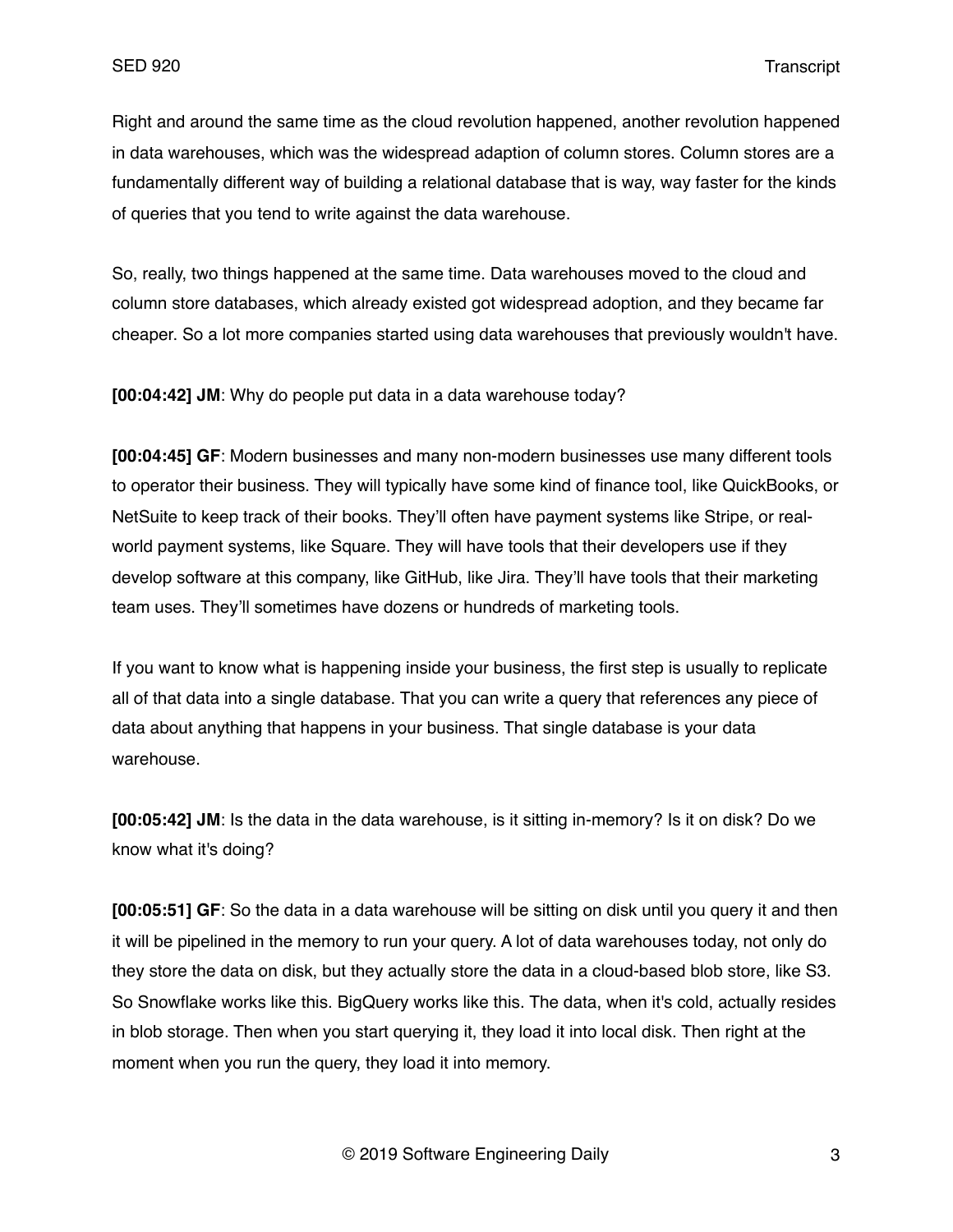**[00:06:26] JM**: If it's on disk, why are we putting it in the data warehouse? What advantage is the data warehouse giving us? Why don't we just leave it in our database until we're ready to query it?

**[00:06:35] GF**: So the format that the data is stored in in the data warehouse is a very optimized format for the kind of queries that you run inside of a data warehouse. It's a columnar format. That's where the term column store that I referred to earlier comes from. The data is literally laid out in the transposed way compared to how you would lay it out in a normal database.

So instead of writing one row, like if I was writing a table of people. Instead of writing the person's identifier, and then their name, and then their email address, and then writing the next person's ID and their name and their email address. In a column store, I would actually write all of the IDs, and then all the names, and then all of the email addresses. For very complex and fascinating reasons, this layout lends itself to writing a very fast query processor for the kinds of queries that you run against the data warehouse.

**[00:07:40] JM**: Right. I think one example of that is if you layout your data in a columnar fashion, if you want to do an analysis of an entire column, like if you wanted to aggregate a total of an entire column, you would be able to iterate through every cell in that column without skipping over the other information in the rows. If you had a row-wise data format, you would have to be iterating over the information in these other columns, and that's going to be a much slower query.

**[00:08:17] GF**: That is exactly right. That is the first and most obvious advantage of the columnar format, that if you aren't interested in a data in a column, you can simply not read it and you don't even have to skip over it as you read the data. It turns out that in order to fully take advantage of the column store concept, you actually need not just a different file format, but you need a different query planner. You need a black oriented query processor that actually if you look inside, deep inside the code of a column store data warehouse, the inner function that runs the query actually operates over vectors instead of operating over tuples.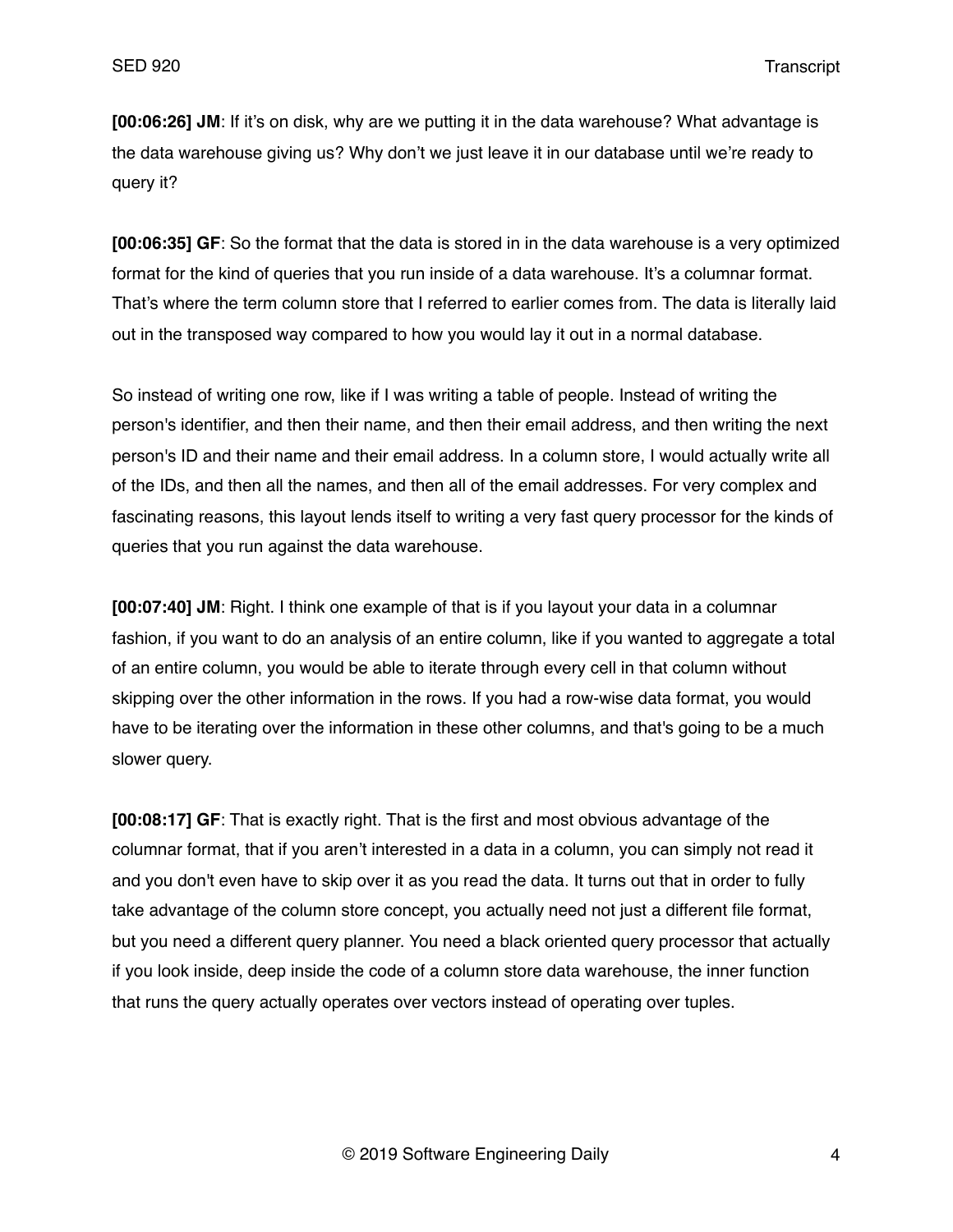So column stores are actually go way beyond just the file format. Every level of the database is implemented in different, and in many cases, opposite ways. But that's really where it all began with that insight that you just gave.

**[00:09:14] JM**: Why are all the popular data warehouses proprietary tools? Why don't we have open source data warehouses that are popular?

**[00:09:23] GF**: There is one open source data warehouse that is fairly popular, which is Presto. It was created at Facebook and it is heavily used by some large technology companies. It's still a bit of a beast to operate. You need to have a team to deploy and manage a Presto installation. But it is a legitimately fast column store data warehouse that is widely used among a certain type of company.

But you are correct, that amongst the sort of great masses of companies that aren't Netflix, that aren't Facebook, virtually all data warehouse column stores are proprietary. I think that just reflects the stage of evolution of the ecosystem that we're at. Conventional row store OLTP databases that you would use to run a bank, to run a retailer, to run a website, those were all proprietary too in the 80s and in most of the 90s. Then MySQL and then PostgreS came along and eventually gained huge market share.

Today, I think someone doing a new bill wouldn't consider a proprietary database. If you are like running a technology company, like a venture back technology company, you're going to use PostgreS or you're going to use MySQL or something like that. Other data warehouse technology will undergo a similar evolution. I don't know. It may simply follow that same path where eventually the open source data columns or databases become popular.

It may follow a different path, because at the end of the day, the primary users of data warehouses aren't engineers. They're mostly analysts, and analysts don't care as much about whether something is open source. So it may not follow that same evolution. Time will tell.

**[00:11:16] JM**: Listeners who have not scaled a technology company may be confused, because when a product or project just got started, there's just a database. It's got accounts. It's got some user transactions. But then when we talk about these companies at scale, we're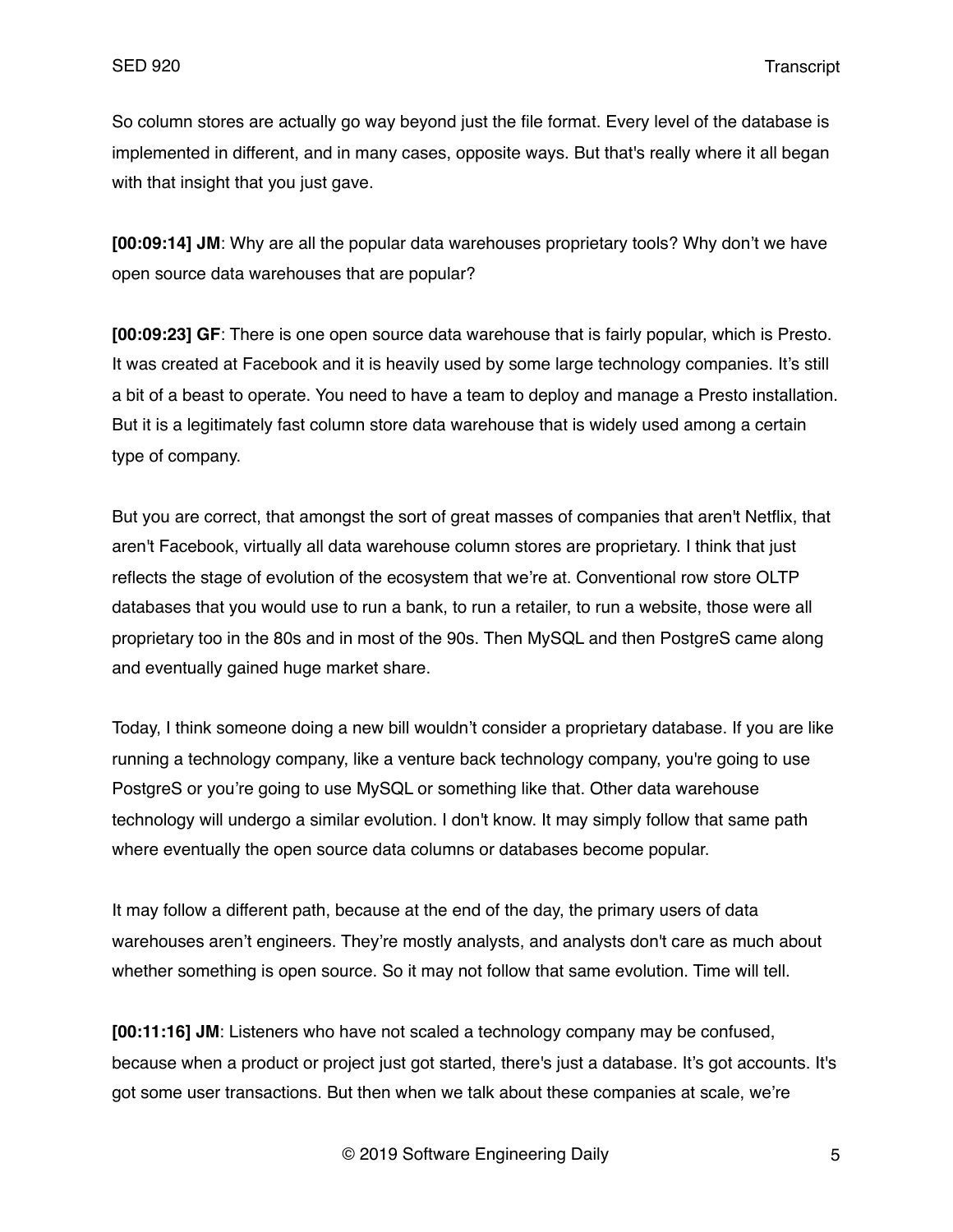talking about data platforms. There's a data warehouse. There's a data lake. There's a distributed queue. There're multiple databases.

People who have not seen the progression from just a database with users and accounts into this distributed platform of multiple data sources, multiple data processing units. They may not understand how that progression occurs. Why do companies end up having this massive diverse data platform?

**[00:12:08] GF**: Well, not all companies do have a massive diverse data platform. In fact, I would say most companies don't need a diverse data platform. A lot of companies, especially Bay Area technology companies, are guilty of overthinking this sector. Finding a way to use Kafka and use Spark and use a data lake and use everything you've read a blog post about, everything that has come on and maybe done an interview with you here, and many of those companies really just needed a fast column store data warehouse for their analysts and BI tools to go nuts with.

So it's not the case that every company should undergo that evolution. So I would say that we tend to see two things with fast-growing companies that are going through this journey as supposed to older, more established companies that went through it years ago and they have a different set of problems.

One pattern we see is sometimes people get a little carried away and they build may be more data infrastructure than they really needed. They may be used more different tools than they really needed to. That's definitely a thing that happens.

Another thing that we also see is people who do the opposite who are very pragmatic, who only solve the problems they have today. What they will typically do is they will initially use their production database as their production database and as their data warehouse. If they want to run a query against the data in there, they simply run against that database. If they want to know something about what their sales team is up to in Salesforce or what their marketing team is up to in AdWords, they just use the built-in dashboards of those tools. That is absolutely the right thing to do when you are really small.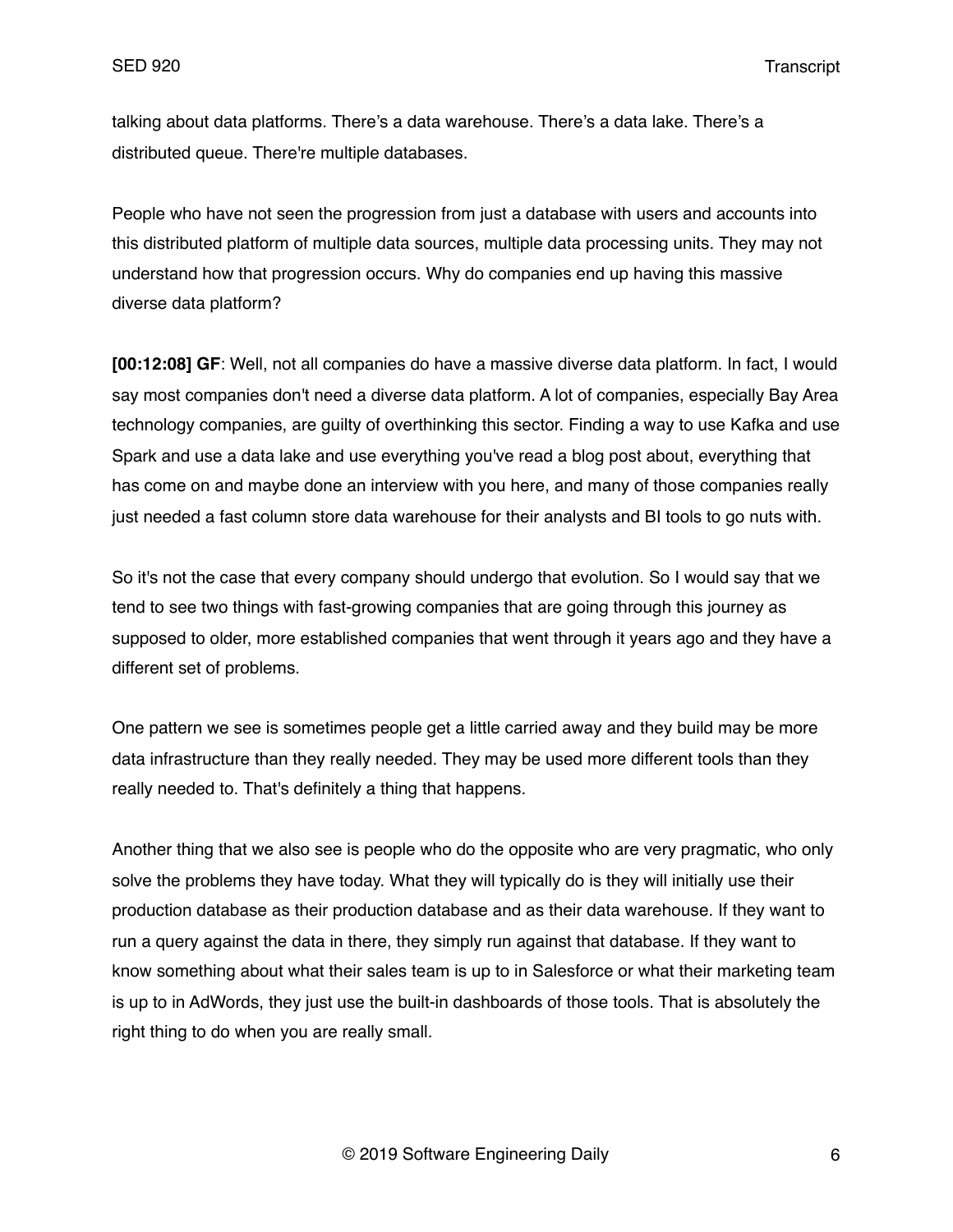Then usually the next stage is they create a read replica of their production database. So they decide, "Oh, I don't want the analyst running queries against the production database." It's usually pretty easy. You can just go into the AWS console or whatever cloud provider you're using and make a read replica. So that's sort of stage two. You still have data in multiple systems, but at least you're no longer running analytical queries against your production database.

Then either they find that the queries against that read replica gets slower and slower and slower and they simply can't get the answers fast enough, or they decide they really want to have all the data together. They want to be able to write a query that references their Salesforce data, or their production data, or their ad data, or you name it. At that point they decide to adapt a proper data warehouse and centralize all of their data. Hopefully at that point, they make a good choice as to what to use for their data warehouse.

Unfortunately, some engineers, because they've spent their whole career working on production systems rather than analytic systems, are not aware of the distinction between a row store and a column store. So they end up using a row store, like PostgreS or MySQL as their data warehouse simply because they're familiar with it, and that is a very bad choice. When you are setting up a true data warehouse that you're going to sync historical data from many systems into, you want a column store.

#### [SPONSOR MESSAGE]

**[00:15:24] JM**: Find a better job on Hired at hired.com/sedaily. Join Hired and let more than 10,000 companies ranging from high-growth startups to Fortune 500 companies apply to have you on their team.

Here's how it works. You just tell Hired what you like to do, what languages you prefer, the industry you want to work in, the salary that you want to make, and Hired will do their best to match you with a better job for your career. Plus you get salary and equity offers upfront before the interview.

Put yourself in the driver seat and join Hired at hired.com/sedaily.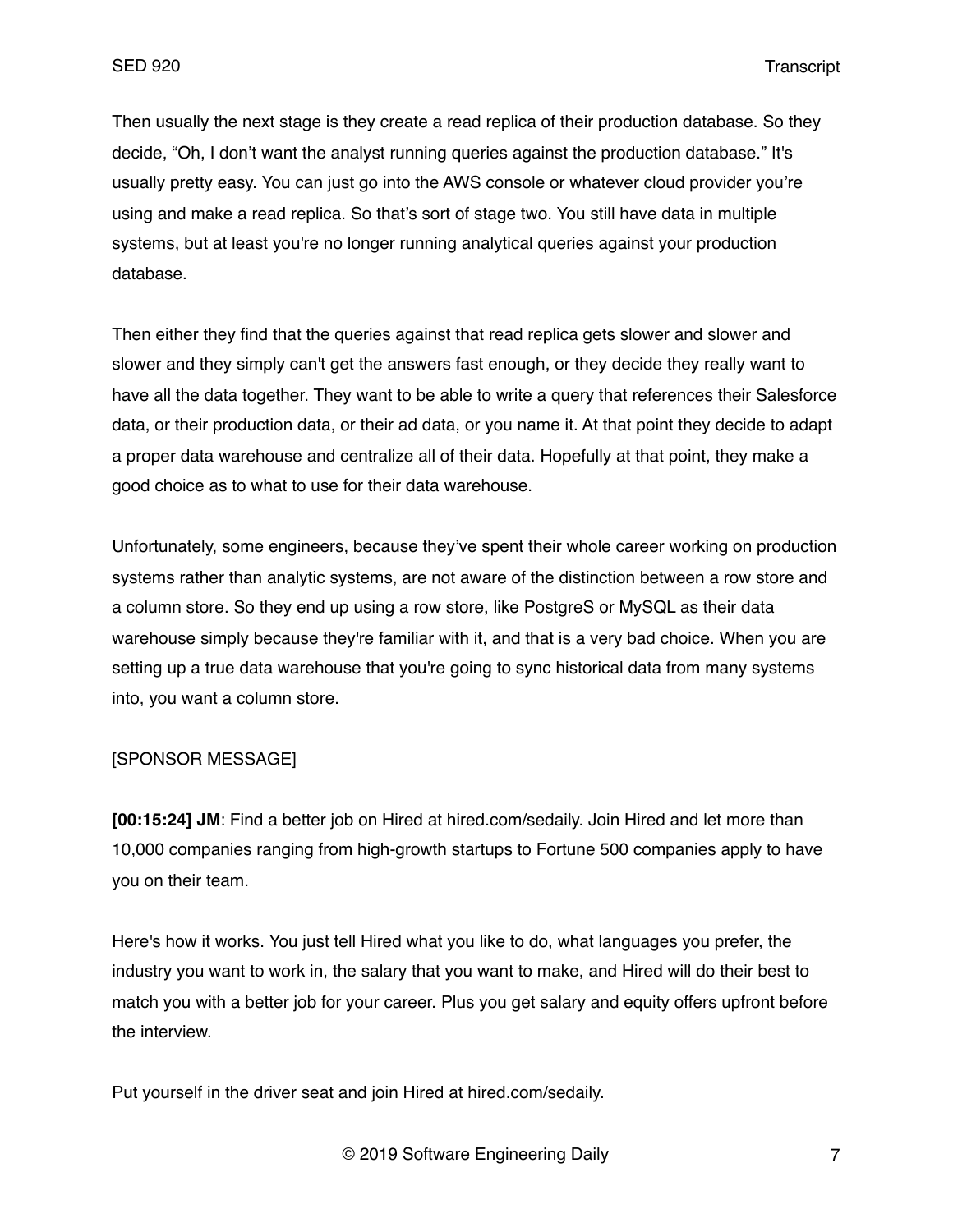Thank you to Hired for being a sponsor of Software Engineering Daily. Hired was the first ever sponsor of Software Engineering Daily. So we really appreciate the loyalty. If you're looking for a job, check out hired.com/sedaily.

## [INTERVIEW CONTINUED]

**[00:16:29] JM**: One aspect of this modern data platform that you've alluded to a couple times is this fact that we're not just interfacing with "databases". There're these APIs, like Segment, or Salesforce and Stripe, and Google Analytics. Of course, as we are using these APIs, we're accumulating data. That data happens to be behind an API stored in a database at these companies. But the way that we view it is much like a database. Explain how these API-based systems have changed the world of the data platform.

**[00:17:12] GF**: Yeah. So the fundamental thing that has happened is that people simply use more tools to operate their business, and these tools all have APIs. That means that the data is a little bit scattered in many different places. All of the APIs, they work differently. They make different choices. So in many ways it makes the problem a lot harder and it creates a lot more incidental complexity around the problem.

At the end of the day, the best way that anyone has ever figured out to create a centralized system to access all of your data from all your APIs and all of your data stores is to make a copy to replicate all the data from all the places it lives into one data warehouse. The fundamental reason is speed. APIs are just too slow to run arbitrary queries while there's a person waiting for them if you run a query directly against the Salesforce API. If you're lucky and it's a simple query, it may return fast. A lot of the time, you're not going to be lucky, and it could take hours for that query to complete. That just doesn't work when you're trying to answer questions about what's happening in your business. The same is going to be true, for the GitHub API, for the NetSuite API, you name it.

So that means you end up in a situation where you need to copy all that data into a faster database in order to get access to it at acceptable speeds. That's the problem Fivetran is designed to solve in the simplest possible way. We have prebuilt connectors to a little over 150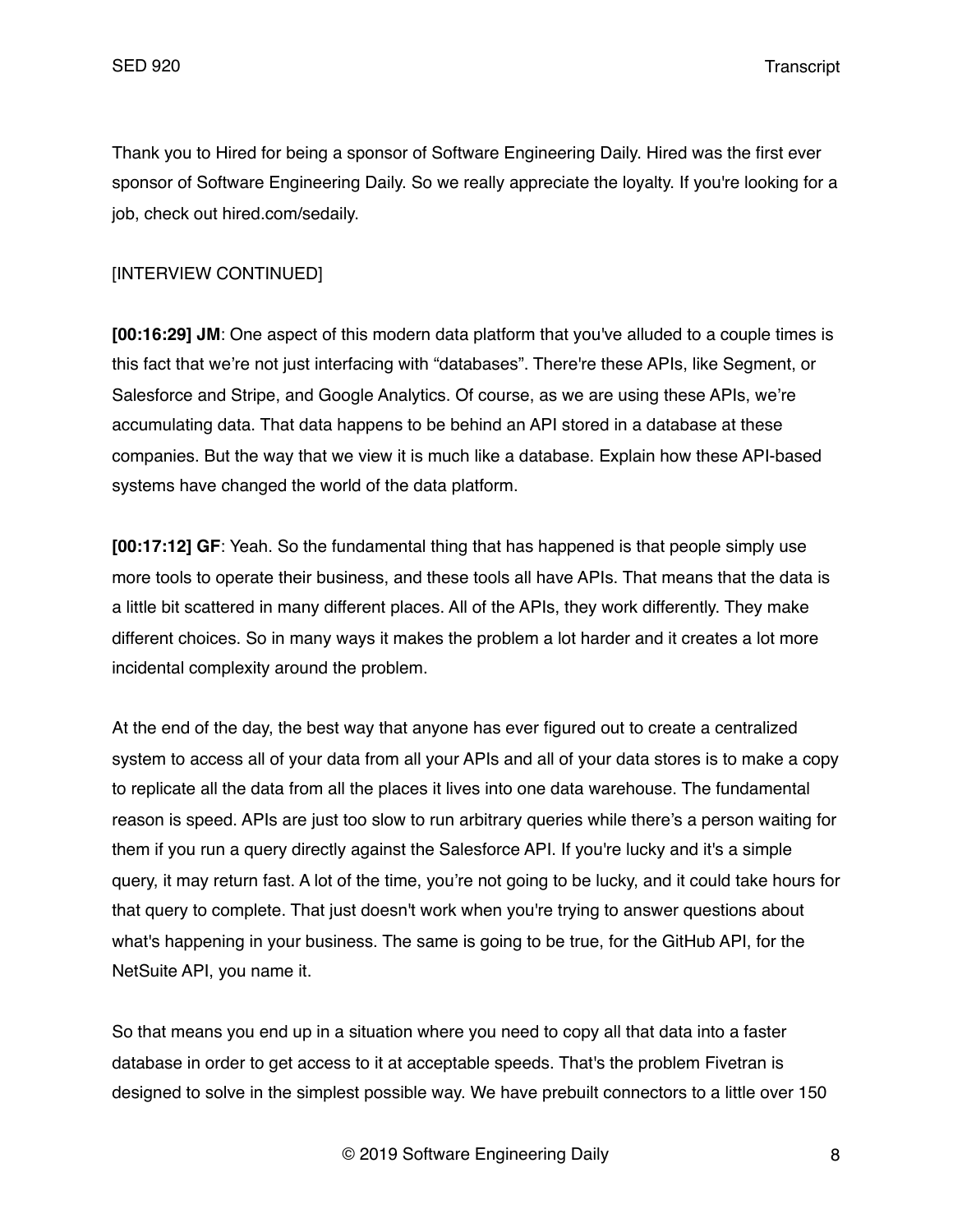data sources, including all the major databases, and we replicate the data one-to-one from all the places it lives into one database so that you can do with it whatever you want. We like to think we solve the first and hardest step of integrating all of your data, which is getting it all in one place.

**[00:19:09] JM**: Explain what your company Fivetran does in more detail.

**[00:19:13] GF**: Well, our engineering team over the last five years has built automated connectors to all of the data sources that our customers use. So these are things like Salesforce, like NetSuite, like MySQL or PostgreS, databases payment systems like Stripe. You name it. The way these connectors work is unlike conventional ETL tools where the user specifies all of the details of what API endpoints to call, how to normalize the data, how to load into the destination. Fivetran connectors are automated.

So when we talk to a data source like, say, Salesforce, the first thing we do is we call up the metadata API and we ask Salesforce what are all of the objects and fields that are available in the Salesforce account. Then we write the requests against the Salesforce API dynamically so that we're getting all of the data out of this particular customer's Salesforce source. Then we ingest that data, again, through an automated process into the destination data warehouse. This may seem obvious for software engineers. But believe it or not, this is a very radical approach in the land of ETL.

The idea of just a zero touch, set it and forget it ETL tool was very different than what was out there when we set out to do this for a variety of historical reasons. But we have found that it is a highly successful approach for our customers. They get a perfect replica of all of their data in their data warehouse. Then they can transform and model that data nondestructively by writing SQL queries. SQL turns out to be a great language for managing data, cleaning it up and reorganizing it into a format that's ready for analysts to query.

**[00:21:04] JM**: Let's go a little bit deeper on this term ETL. Define the term ETL.

**[00:21:10] GF**: Yes. That stands for extract, transform, load, which just refers to the nitty-gritty of the process of getting data from a source like, to continue the example, Salesforce into a

© 2019 Software Engineering Daily 9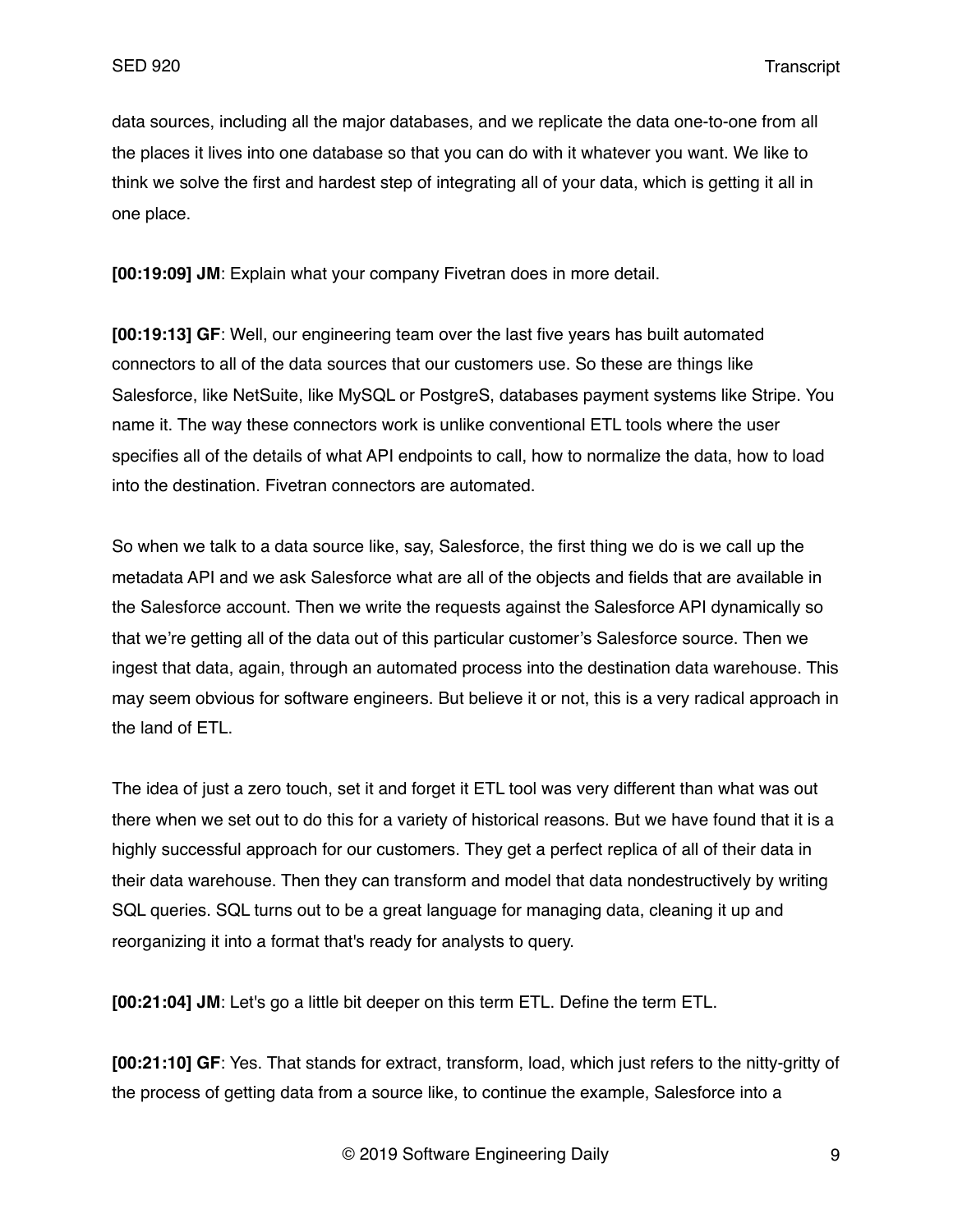database like, let's say, Snowflake. So when you call the Salesforce API, it returns a bunch of JSON responses. That's the extract phase. Then you have to convert that JSON into a format that the data warehouse can ingest. So in this example of Snowflake, that would be a CSV file. Then you load the data into Snowflake by executing a copy command and then usually a delete and insert step. So that is one example of the extract transform load process.

**[00:21:55] JM**: So these connectors that you build, essentially what they do is they alleviate the work of the engineer that would be having to write some kind of script that would query and API like Salesforce a bunch of times for the data. Put it into the data warehouse in the proper format. So these connectors give you a better interface for making that extraction.

**[00:22:25] GF**: That's exactly right. There's no magic to it. At the end of the day, we're just studying the Salesforce API and writing a bunch of code just as you would if you were building a connector yourself. The big difference is that when we write connectors, we write general purpose connectors that anyone can use. So, as I explained earlier, if we're talking to Salesforce, we use the metadata API to discover the available objects and then we ingest all of the data that's in your Salesforce account. That means that if you change your Salesforce account, if you add a new custom field, or a new custom table, we will discover that and add that your data warehouse automatically. Whereas, when people write scripts to do ETL internally, they typically just write a script that handles the particular configuration that existed at the time they wrote the script.

So in this example, they would write a script that queries all the fields and all the objects that existed in Salesforce when they wrote the script. That's a lot easier. It's a lot faster to write things that way. Fivetran kind of does it the hard way. But the advantage for us is because we're a product company, there are hundreds of customers who use this connector. So we just have to write one perfect Salesforce connector that anyone can use, and then we can sell it over and over.

So there's a kind of economy of scale of the way Fivetran works and the work our engineers do. We have to understand every little quirk of every API endpoint of all the data sources that we support, but we only have to figure out all those quirks once, and then every customer can benefit from them.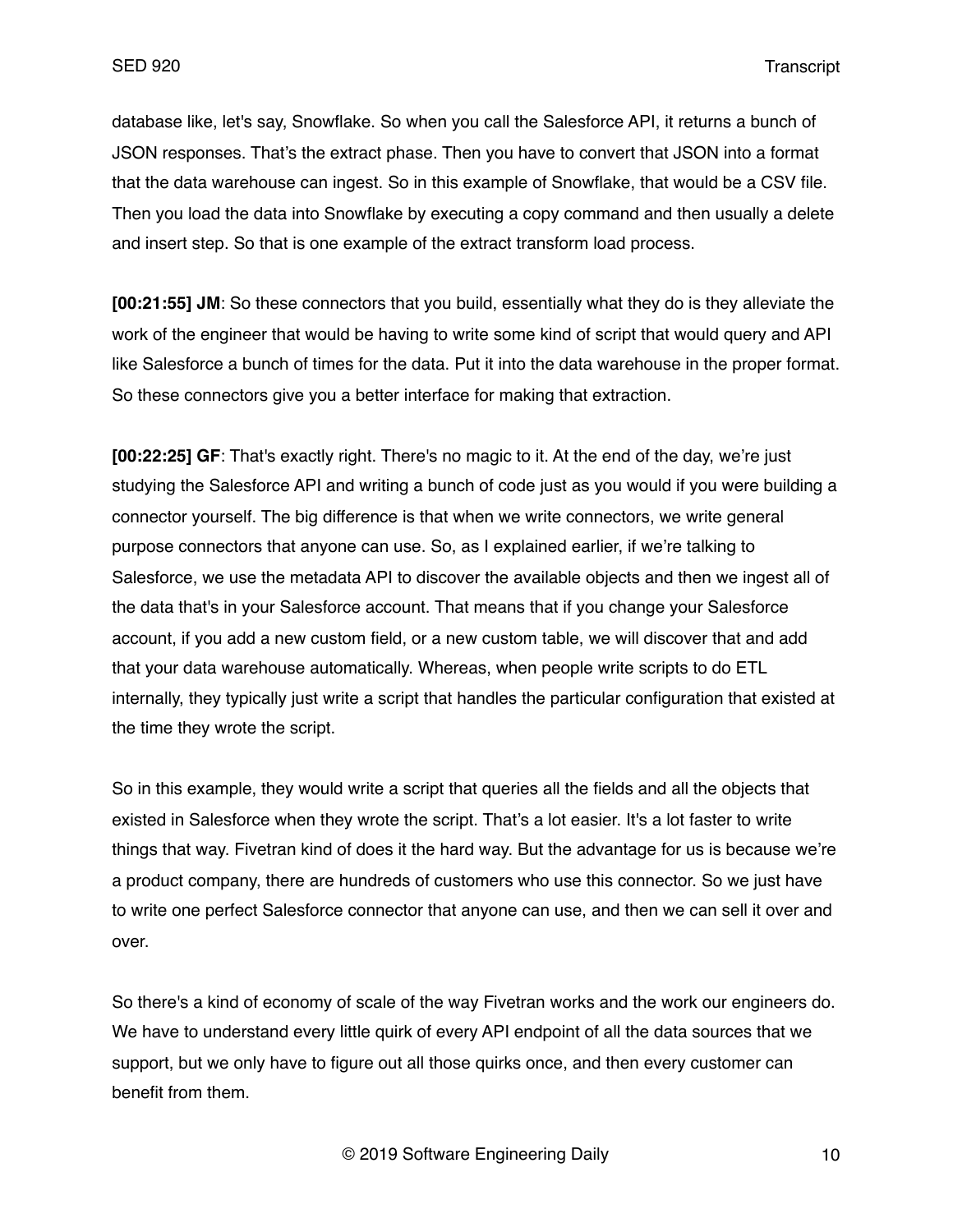**[00:24:01] JM**: How do you build these different connectors at scale? Because I can imagine, this is ultimately an integrations problem. First of all, you have to figure out what are all the APIs and systems that we need to integrate with. Then you have to figure out what is going to be our repeatable process for assigning an engineer to watching this API and making sure that this API, we have it covered. What's the scalable procedure for getting all of the connectors for all of these different systems built?

**[00:24:35] GF**: Yeah. Repeatable processes is the key phrase there, and that is something we have discovered little by little over years. We initially built the connectors in a very simple way, which I think is always the right place to start with every new software engineering enterprise. Overtime, we built up a layer of core code that sits in between the connectors to the sources, and the data warehouse destinations. That core code does things like deduplicate data. It does things like type inference.

So we were able to find a lot of commonality between the connectors and put that into a core pipeline that they all share. Then we were able to do a lot to design an internal API that all of our developers write their connectors against that makes it easy to do the right thing, that makes it easy to write predictable connectors. There is no simple explanation that encompasses all these little lessons we've accumulated. None of them would've been obvious in advance. I think when people build connectors internally, they often build a lot of architecture that turns out to be not as useful as they think.

For example, a lot of people build their data pipelines around a streaming system, like Kafka. We do not, because it turns out that streaming systems do not solve any important problems in the kind of data pipelines that we build, because all the data sources are batch. All of the data destinations are batch. All of the data sources are durable. So if there is a failure, you can just go back to the source and get it again. It turns out, you really don't need a streaming system in the center of that, and files are a great way to buck for data.

The difficulty comes in other places. It comes in managing all of the incidental complexity. It comes in managing schema changes. That is a huge category of commonality between different connectors, is managing schema changes. But none of this stuff would've been obviously when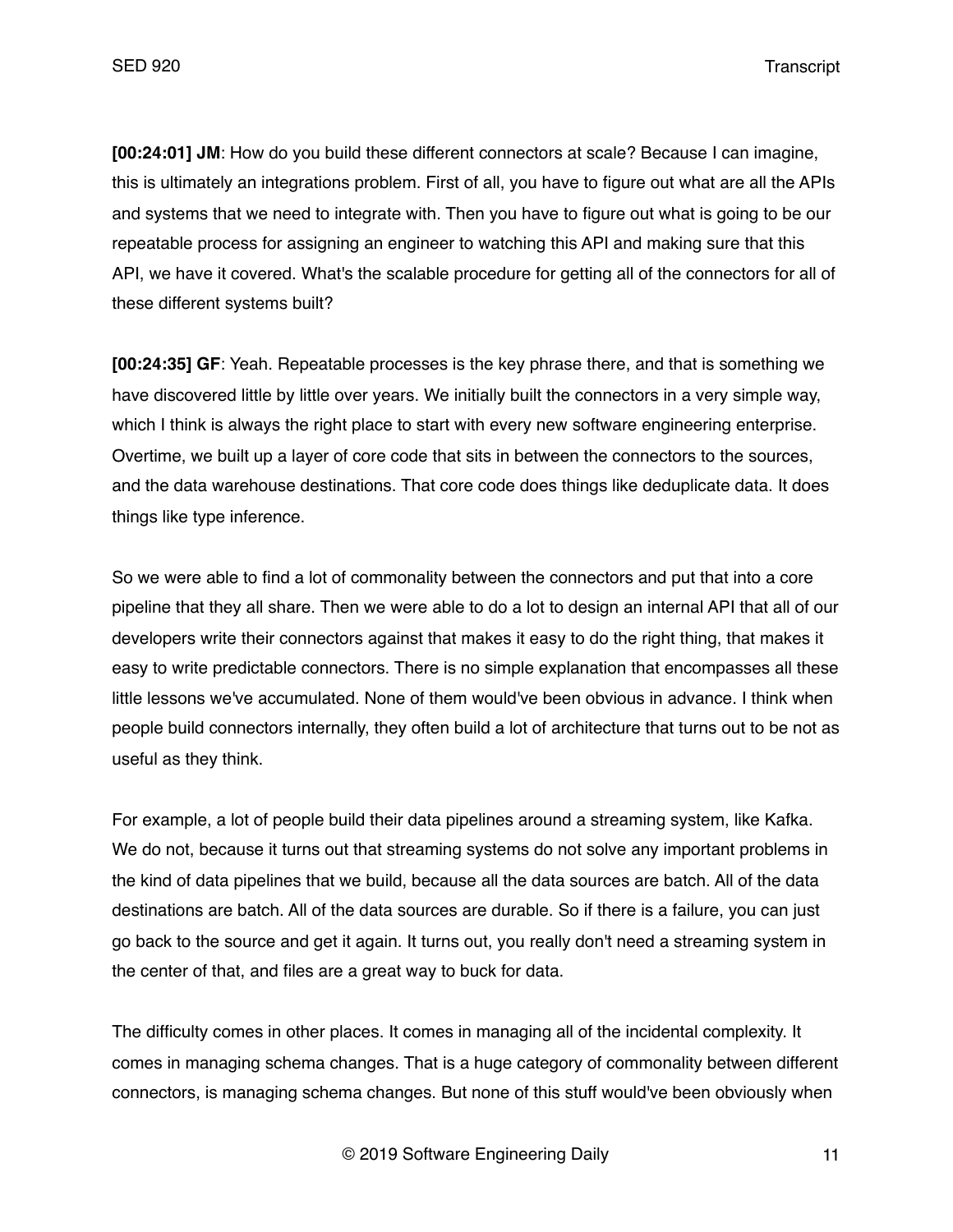we set out on this journey. All these lessons have been accumulated over years and incorporated it into this core code that all of our connectors share.

**[00:26:46] JM**: You've made a few illusions in this conversation to – Or it sounds like a belief that many systems are over-engineered. Perhaps we're using more complex tools than we need to be using. Can you go a little bit deeper on that? Do you think there's some kind of epidemic of mass deployment of distributed systems tools that we shouldn't be using? We should just be having simpler systems?

**[00:27:16] GF**: Well, it depends what you're doing. The fundamental thing that tends to happen in this area is that engineers like to work on problems on technologies that are interesting, which is not always the same as technologies that are valuable.

When you're building data pipelines between data sources, like Salesforce, data sources like NetSuite, the data is not that big if you can absolutely handle it on one node. There aren't the kinds of database technology problems that you get with like durability and recovery from failure. Because the source is durable, you can always just go back and get the same data again. Instead, all the difficulties are around this massive amount of incidental complexity that comes from all the data sources.

So you really need to optimize for that. You need to spend a lot of time thinking about how you structure your code, how you structure your tests. That kind of thing doesn't always make for a great blog post. So I think people tend not to focus on that. So I do think there is a tendency for people to overthink data engineering in particular, and it is something we've definitely steered away from over the lifetime of the company. I think we've a lot of success because of that.

**[00:28:29] JM**: Let's come back to engineering in a moment. But I'd like to focus for a moment on the business, which is very well defined, which is really great in the software world. If you can have an extremely well-defined product and you can get some customers for that extremely well-defined product. You're in a really good spot, because there're lots of adjacencies that you can expand into. This vertical of connectors, basically connectors between a data source and a data sync. I think that's a deceptively big business. It probably looks – For a naïve person, it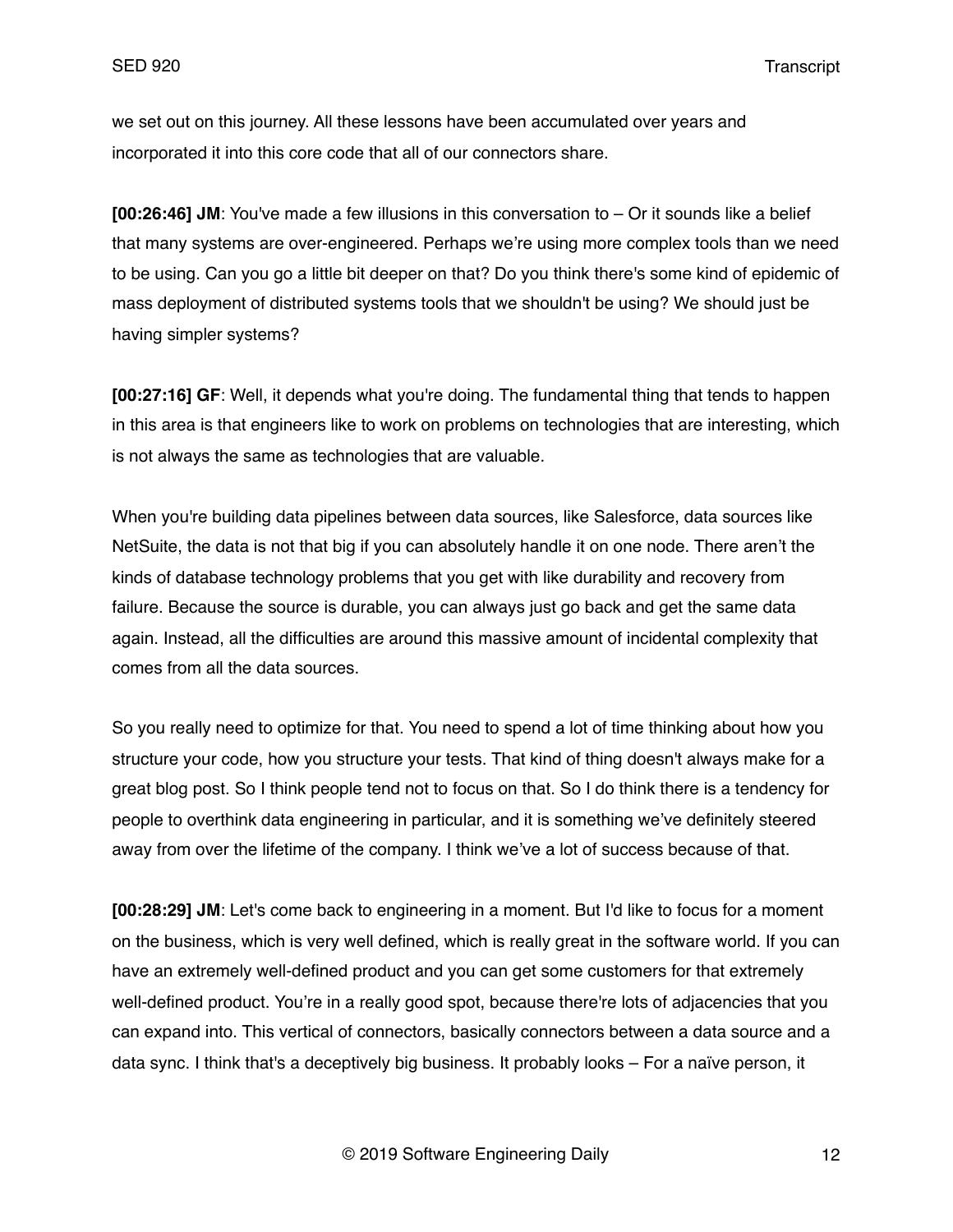sounds like, "How can that be a big enough business to build a large technology company around?"

But I can imagine, A, it's deeper than people expect. B, there are many adjacencies to expand to. Tell me about the longer-term vision for what Fivetran turns into.

**[00:29:32] GF**: It is an astonishingly wide problem. If you talk to 10 engineers, three of them will have at some point in their career built an internal data pipeline for their company. It's kind of astonishing when you think about how much engineering effort goes into writing connectors to NetSuite over and over and over, and they're all really the same.

So the connector business by itself is an astonishingly large sector. So we're very optimistic about our future prospects for growth. We've grown a lot over the last couple of years. Each year, actually, of the company's history has been the fastest growing year ever despite the base getting higher and higher. We grew over three times last year.

In terms of where is this going in the future, we're continuing to work on expanding the scope of our connectors. So building more connectors and on the quality of our connectors. There are a staggering number of corner cases, especially in databases. Just different ways that you can configure MySQL, and we are intent on tracking down every last one of them so that you can plug in any of our supported data sources and it just works for as long as you keep paying the bill. That is our mission in our software engineering.

So the most important dimension that we are expanding on is the quality of the connectors and the scope of the connectors going forward. There are a bunch of adjacent opportunities where we think we can add a lot of value. We think we can add a lot of value around managing metadata in each of these data sources because we build all the connectors internally and because we control them very tightly. In principle, we should be able to tell you things like this row in your data warehouse came from an API call that looks like this that ran seven months ago against your Salesforce data source.

That kind of information is really valuable especially in larger companies with big analytics teams where you're not totally sure who set up this connection in the first place. So we think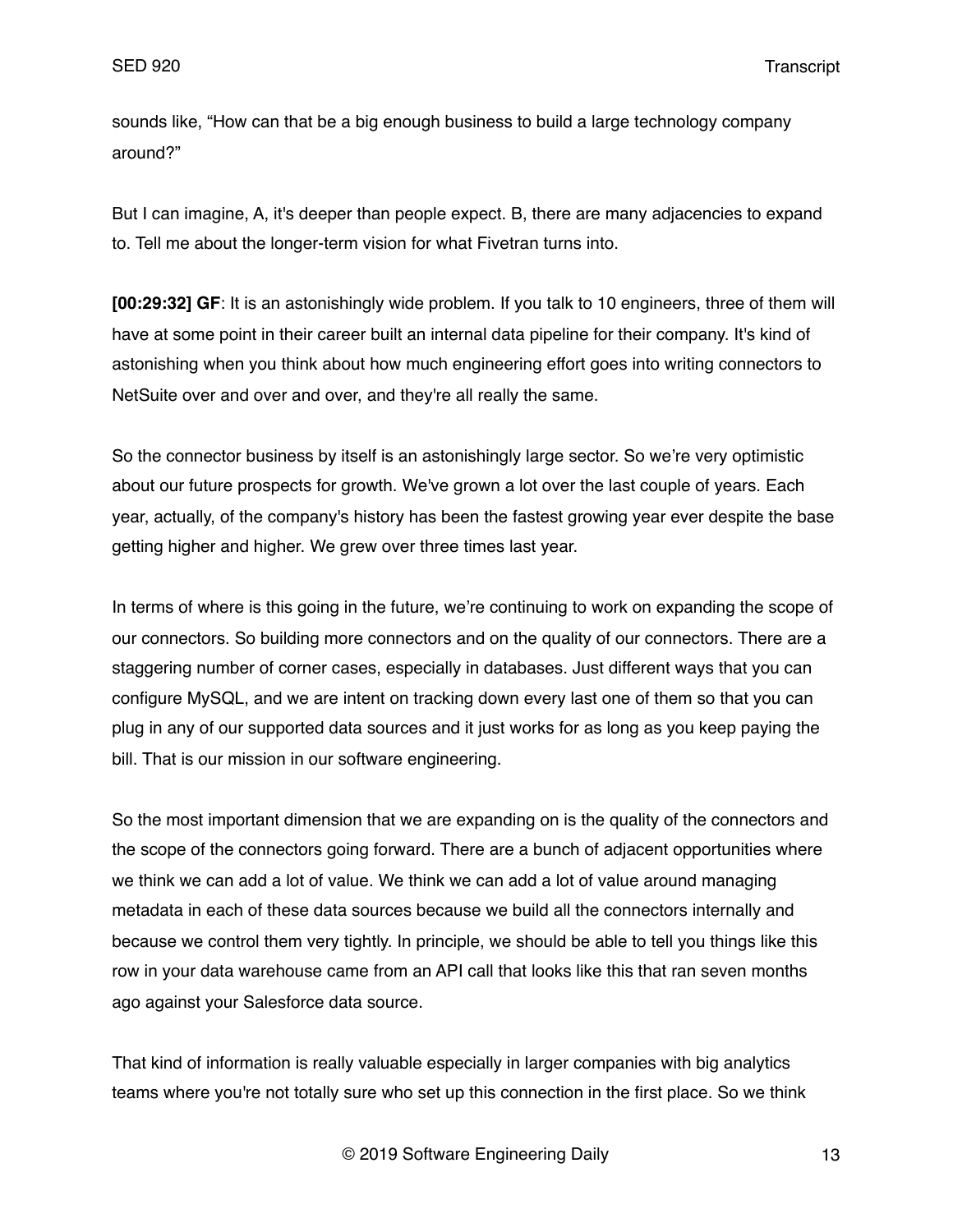there are some things we can do in metadata management that are really valuable, and we think there are some things we can do in helping people to write transformations of the data that we deliver that run after we deliver it. Because our connectors are non-configurable and standardized, the schemas we deliver for API data sources, like NetSuite, or GetHub, or Stripe, are always the same.

That means that if you look at Fivetran's customers, there's a lot of people writing the same queries against the NetSuite schema over and over. We think we can do a lot to write templates and recipes for people to say, "Hey! Here's a bunch of SQL that transforms your normalized NetSuite schema into a dimensionalized schema that's ready for you to throw Tableau at it. These SQL queries, they're not going to be perfect. They're not going to be exactly what you want, but they'll probably be 80% of the way there and they can save your analytics team a lot of time." So we think there's a lot we can do to help there as well.

## [SPONSOR MESSAGE]

**[00:33:03] JM**: As a programmer, you think in objects. With MongoDB, so does your database. MongoDB is the most popular document-based database built for modern application developers and the cloud area. Millions of developers use MongoDB to power the world's most innovative products and services, from cryptocurrency, to online gaming, IoT and more.

Try MongoDB today with Atlas, the global cloud database service that runs on AWS, Azure and Google Cloud. Configure, deploy, and connect to your database in just a few minutes. Check it out at mongodb.com/atlas. That's mongodb.com/atlas.

Thank you to MongoDB for being a sponsor of Software Engineering Daily.

# [INTERVIEW CONTINUED]

**[00:33:59] JM**: Well, this starts to look quite interesting, because if you can be the metadata source for the schemas of all these different systems, then perhaps it becomes – I imagine a world today with all these disconnected tools, and you have the notion of a customer in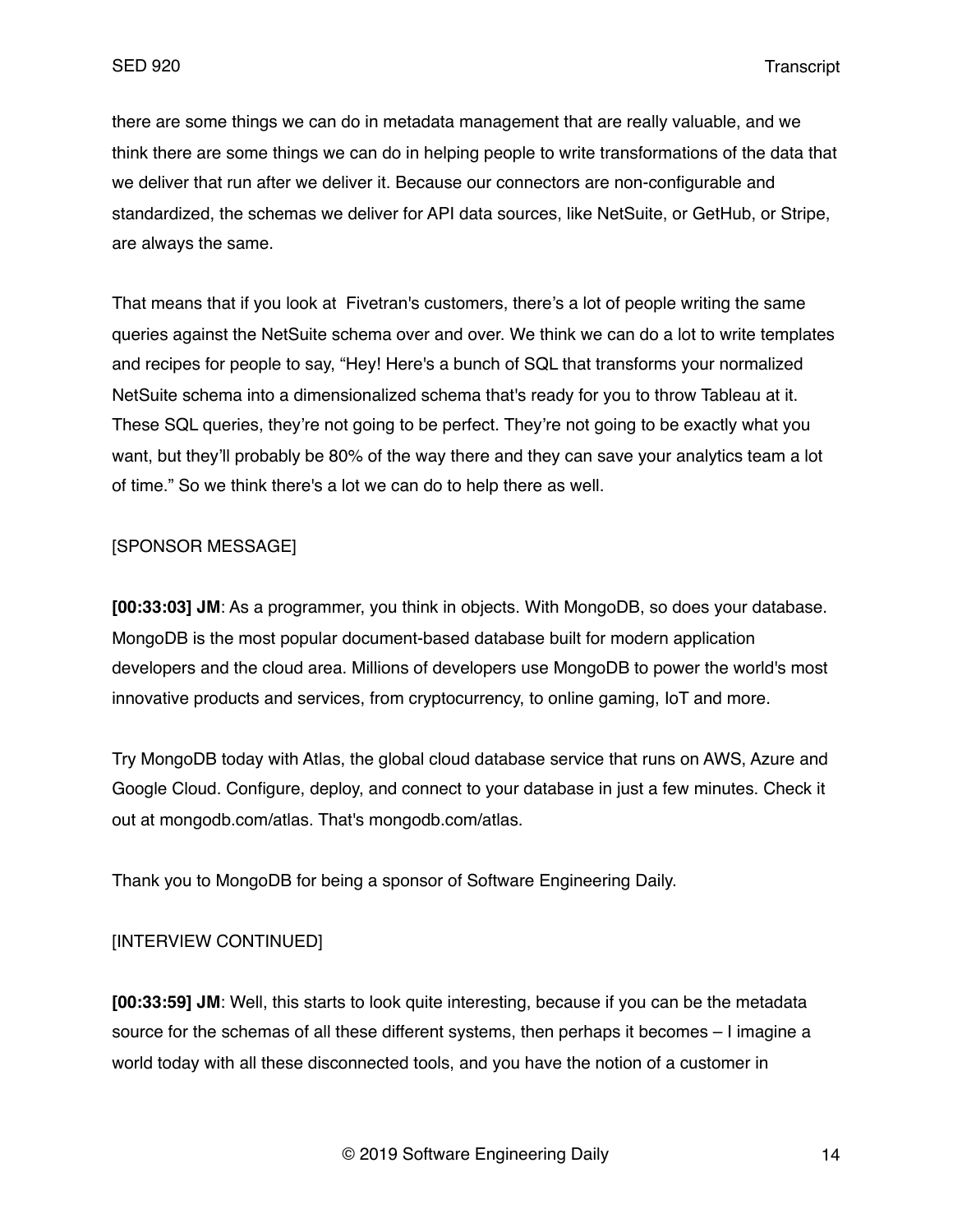Segment. You have the notion of a customer in Stripe. You have the notion of a customer in Salesforce. I don't know. I'm thinking about joining these.

You can join these in the data warehouse, and I guess that nice. But I suppose it would also be nice to just know at all times what is the metadata. If I were to do a join, what could I know about my customer? If I were to take all the rows from Segment and Salesforce and Stripe and merge them together, what can I actually know about a cost? Am I understanding the metadata vision correctly?

**[00:34:59] GF**: Yeah. There are sort of two things there. One of them is the joins. Just to get really concrete about this. The first thing is what can I join? If I want to join my Stripe users table with my Segment people table, what column can I join on there? That's a metadata management problem for sure, and that's something we hope to help you with in the next year.

The other problem is deduplication. Is this person in system A the same person as this other person in system B? That is more of a transformation problem. That's what a lot of people do using SQL with the data after we deliver it. That's where we think we can come in and give you a base of transformations that get you 80% of the way there.

**[00:35:45] JM**: Can you provide a little more detail on both of those things?

**[00:35:48] GF**: Well, some of these things are roadmap things. So I can only explain – Stay tuned. Watch the change log.

**[00:35:54] JM**: All right. I will watch it.

**[00:35:55] GF**: I don't want to undersell the connectors also. I know that metadata management and semantics of data are sometimes more exciting to talk about. But the reality is that the hardest problem in getting insight out of your data – Well, the hardest problem is getting people in your company to look at the data. But the second hardest problem is getting all the data in one place. The connectors by themselves are really, really valuable.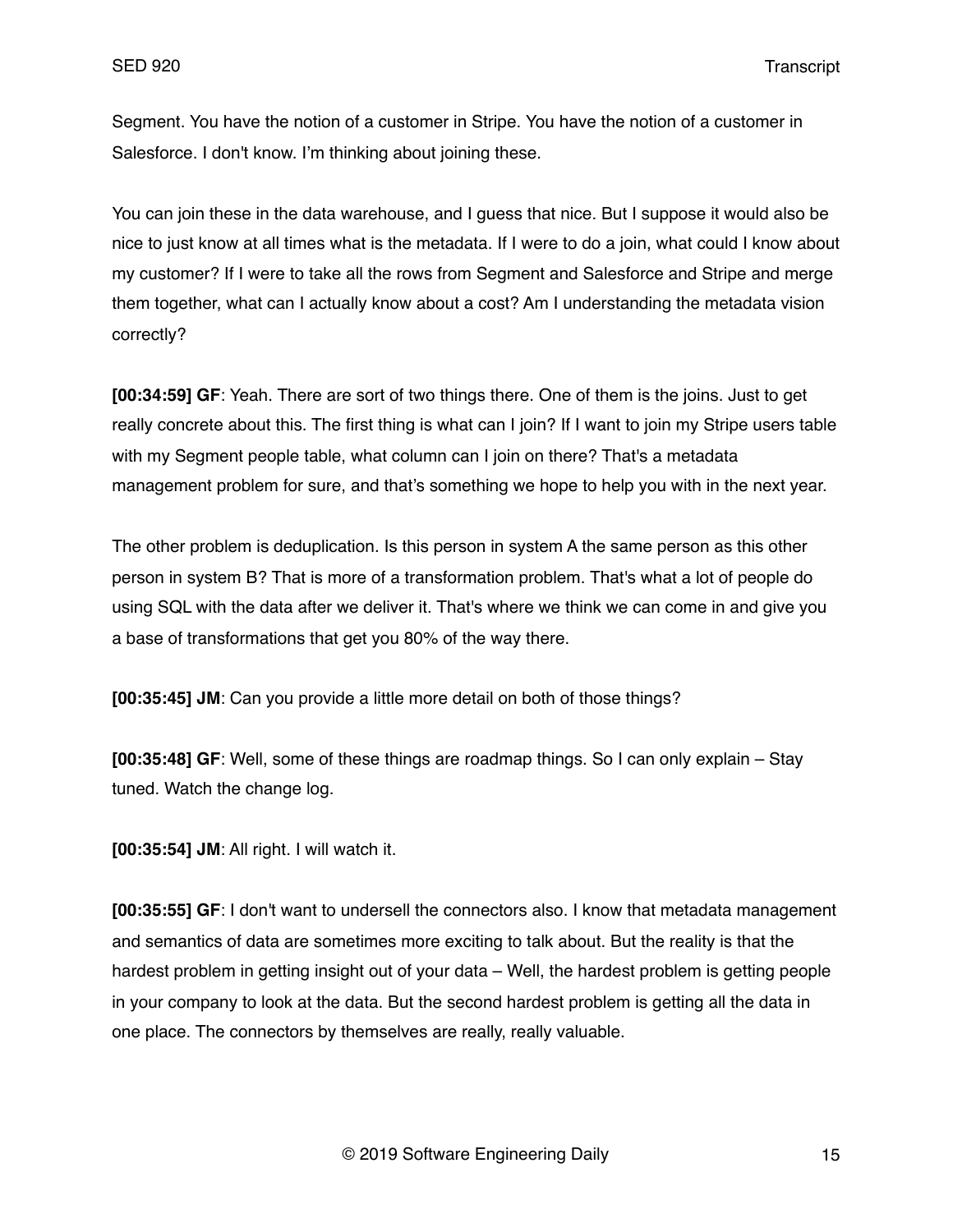**[00:36:25] JM**: Okay. So if we're sticking to your knitting and talking about the connectors, let's talk about engineering at your company. Just tell me more about how you've structured the company at least from the engineering and engineering management point of view.

**[00:36:41] GF**: Yeah. So the engineering team spends probably about half of its time working on things that are shared across all the data sources, whether that's the UI, or that core pipeline code that I talked about before, or the code that talks to the destinations. So probably about half of the engineering effort goes towards that, and the other half of the engineering effort goes towards writing and maintaining connectors.

One of the cool things about engineering at Fivetran is that we're always writing new connectors. So there's always new stuff getting built. There's always new lessons getting learned and we're very rigorous about taking those lessons back to the existing connectors and re-factoring them to reflect our latest best practices.

The connectors definitely are on a spectrum of difficulties. So the most difficult connectors are databases, and the least difficult connectors are always APIs of relatively new startups. There's always very clean. They're beautiful. Unfortunately, they usually don't have very many users. But if you look at an API of a company that's a few years old that has some good engineers there. They're always great.

So, typically, what you'll see for an engineer making their career at Fivetran is they'll go through a progression or they start out working on the more straightforward connectors. Then there is a very a straightforward path to working on core code, working on destinations, working on more difficult connectors like databases. So it's really a great place to grow your career as an engineer, because we have this variety of work that we do.

**[00:38:17] JM**: There's one thing I find interesting about infrastructure companies like yourself. You can kind of see the future in some regards. So you can look at what APIs people are starting to use more and more and more and what kinds of joins or what kinds of transformations people want to run, I think. I mean, to what degree can you get strange insights into APIs that may be are flying under the radar? I mean, NetSuite, you already mentioned. Full disclosure, they're a sponsor of the show. This is not sponsored content, but it's interesting to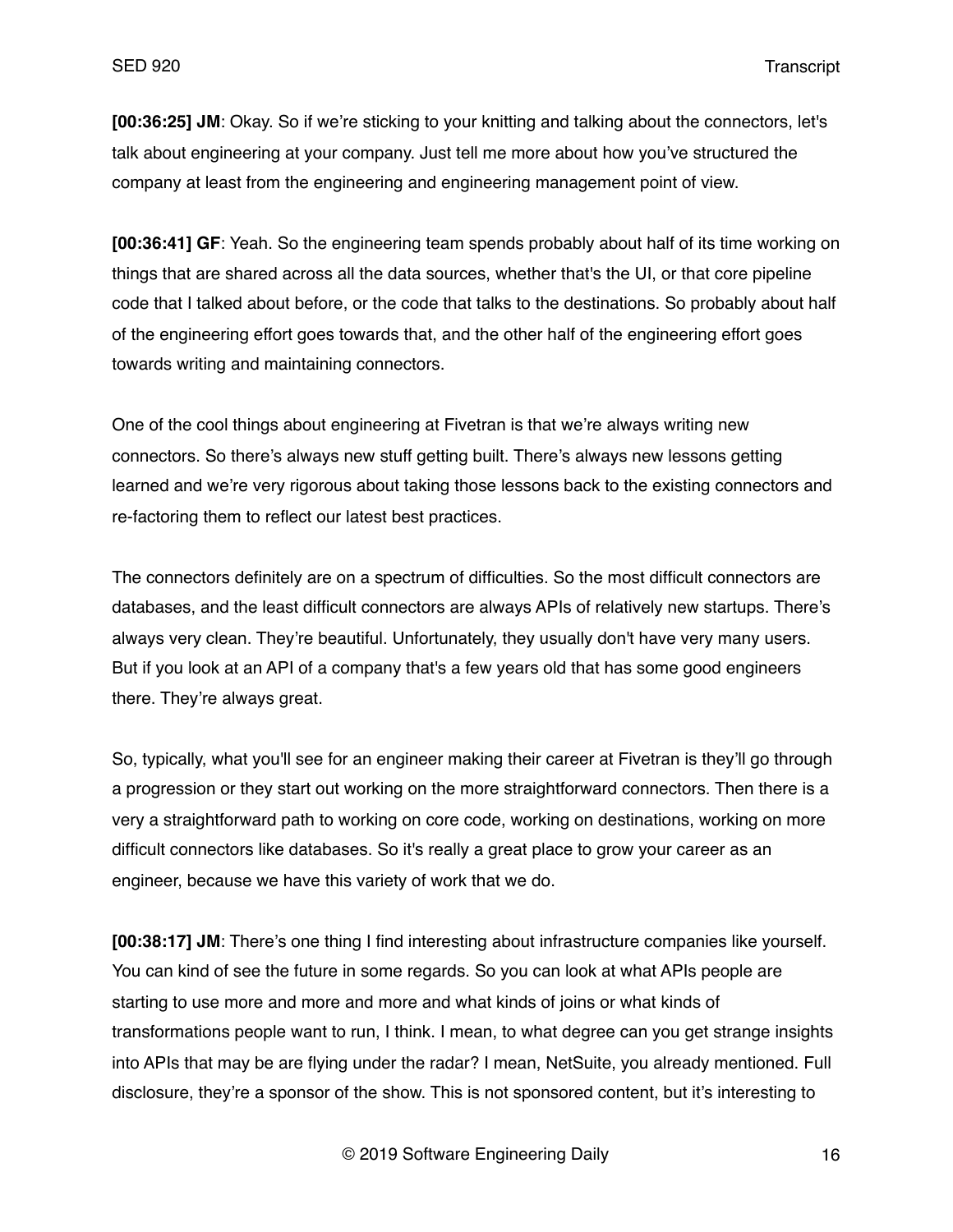know that so many people are doing transformations around NetSuite. That's something I wouldn't have known, for example.

**[00:39:03] GF**: Well, NetSuite has really valuable data. They have all the data about your finances. So a lot of people want to build dashboards about that. So that's why you end up using NetSuite data. NetSuite has a very complex schema. It's complex for a reason, but it does mean that it takes a lot of SQL to get from the NetSuite normalized schema to a dashboard that everyone in your company can look at.

In terms of what insights do we get from what people are doing. We don't actually know very much about what kinds of queries people are writing, because that's all taking place in the data warehouse after we deliver the data. We can't see that.

**[00:39:38] JM**: Right. So you only know the connectors that people want.

**[00:39:41] GF**: We do have this project to build prebuilt transformations and publicize them and build a community around them. I think as that starts to happen, we'll just be talking to people more about what they're doing with the data, and maybe next year I'll have more to say about that. But at the moment, we don't know a ton about what people are actually doing with the data.

In terms of data source popularity, it tends to be the obvious suspects who end up being the most popular. Things like Salesforce, like PostgreS are very widely used. It's very valuable data. So those end up being our most popular connectors.

**[00:40:17] JM**: Why did you first start working on this company?

**[00:40:20] GF**: Well, we originally started working on a data analysis tool. So the original concept was a vertically integrated data analysis tool, and through a long process of iteration, we discovered that data integration was actually the really unsolved part of this problem. That SQL works pretty well. That BI tools work pretty well.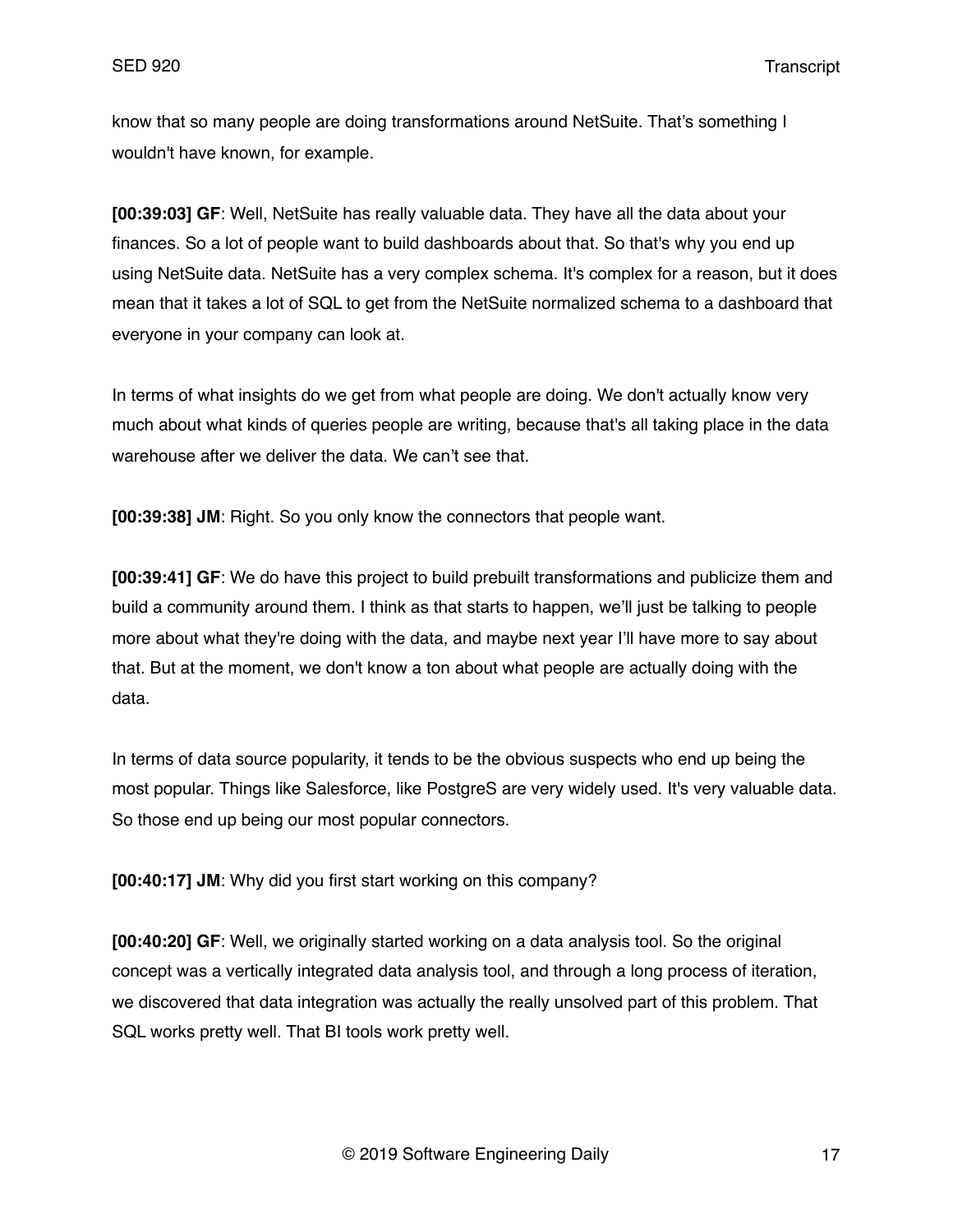But that data integration was just a nightmare. We didn't really understand why it was such a nightmare. If you look at the problem and you don't know the history of this space you go, "This seems obvious. We should just replicate everything into the data warehouse," and it's not going to be easy. But if I centralize the effort, there's an economy of scale there, and it's not impossible. I mean, you can figure out the NetSuite API. So that's how we attacked the problem and that first principles approach served us really well.

**[00:41:12] JM**: How did you get your first customers?

**[00:41:14] GF**: Our first customers were other Bay Area technology companies, larger Bay Area technology companies. Some of them we met through our angel investors. Some of them we met through partners. So we were doing partner deals very early.

If you think about it, Fivetran doesn't do anything by itself. It's a data pipeline. It needs to pipe data somewhere. Even after the data arrives, you need some sort of BI tool to visualize it. So very early on, we partnered with Looker, a BI tool that recently was acquired by Google, and with Snowflake, a data warehouse company. Those two companies were like our big siblings in the early years. They not only referred us into many deals, but they really taught us how to be a company in many ways. It was like every time we had to figure out how to do something new in marketing and sales, you name it. We would call up our friends at Looker and Snowflake and be, "Hey, guys. How do you do this?"

**[00:42:15] JM**: So that's an interesting couple partnerships the you mentioned there, because I think both of those as great point solutions, at least before Looker was acquired by Google Cloud. I guess now it's arguably a major cloud provider solution. But I think sometimes about this. The infrastructure companies that are not cloud providers versus the ones that are. The degree to which they're competing with one another, the degree to which they should be building alliances, the degree to which there's just a competitive dynamic. Do you have any reflections on thriving in this age where there are lots of infrastructure companies that are trying to make it as independent players? Then there are these behemoths that kind of do everything, that there's an air of fear around I think some of the infrastructure commentators, maybe not so much the actual companies, but some of the commentators. Some of the companies, I'm sure. But any reflections on a competitive dynamic?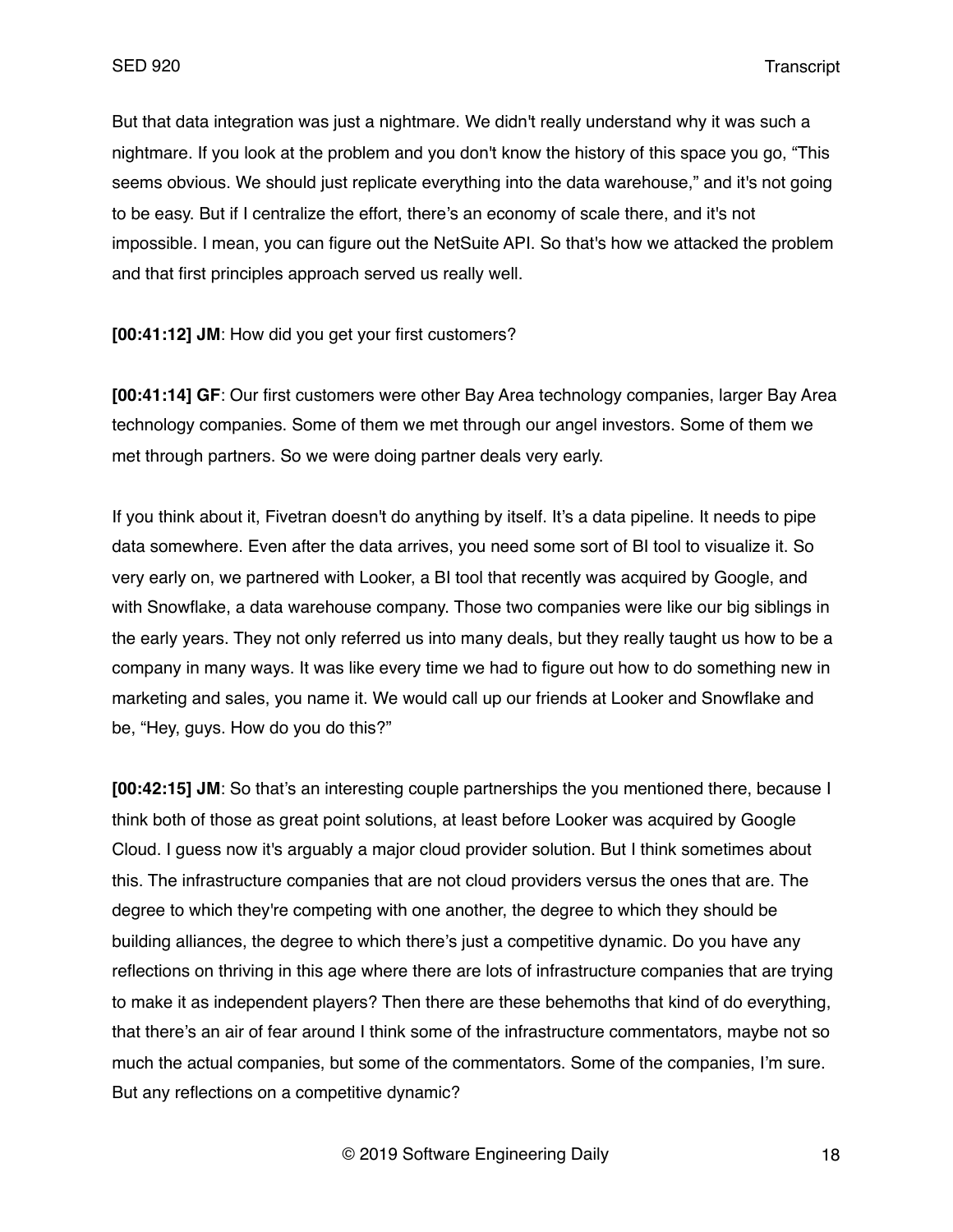**[00:43:16] GF**: For sure. I mean, it's one of the questions that hangs over every infrastructure company. Is AWS eventually going to do this and take away all your market share? I think in our particular case, the really great advantage we have is the sheer amount of incidental complexity that comes from all these data sources. All of the corner cases that we have discovered and fixed over years and every one of these data sources, there is just no shortcut to discovering and fixing all of those problems no matter how much money and how many engineers you have. That makes Fivetran extremely hard to replicate. So that makes me sleep a little bit better at night, but I agree with you. That's a question that hangs over every infrastructure startup.

**[00:44:03] JM**: Isn't that true for almost every infrastructure company? It seems like every infrastructure company has so many little edges to sand, so many corner cases. I don't understand how – I guess the cloud providers have the edge of the sales channel on you. But in terms of actually building the best product, it just seems like the individual players have such an advantage.

**[00:44:26] GF**: Well, you're right. Sometimes the majors try to replicate other company's products and they fail for exactly that reason. I think that an example of something that the major cloud providers have done really well is hosting open source databases, so like Amazon RDS. Very widely used. Works great. We've used it for years. Love it, and they did a really great job because hosting MySQL or hosting PostgreS is kind of a self-contained technology problem.

You can have a team of engineers who work at it for years and eventually it's really solved. Whereas, other types of problems, like in our case building connectors to all these data sources involves all this incidental complexity that comes from all these sources. It's not self-contained. You're at the mercy of every API out there and whatever changes they're going to make, and it never really ends. You have to manage it forever.

Our whole engineering process is optimized to deal with that kind of problem, and I think, I hope, that kind of problem is very hard to solve for one of these big, vertically integrated technology companies, because it's just not a self-contained problem.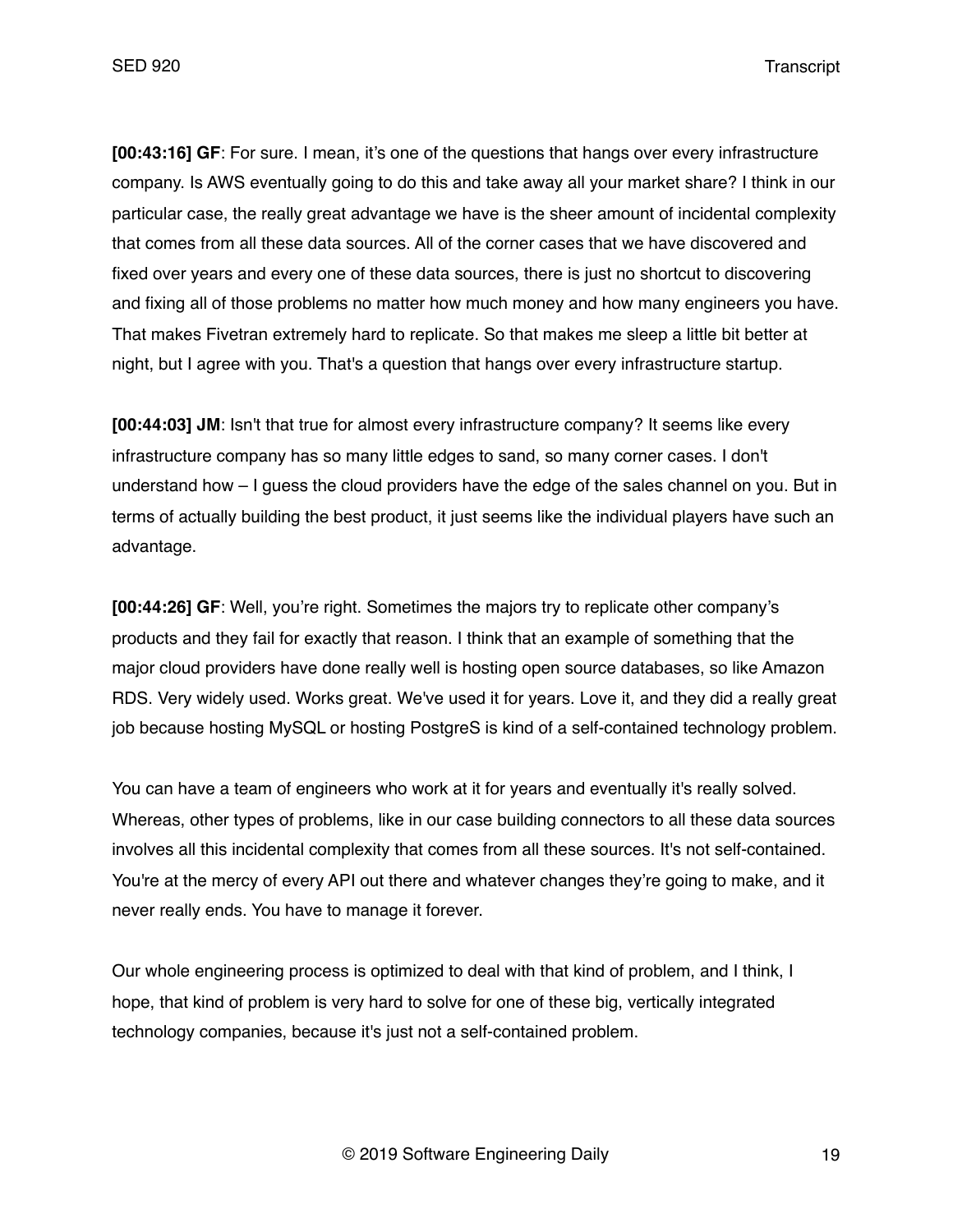**[00:45:42] JM**: You studied biology going as far as getting a PhD. How did you end up in data warehousing?

**[00:45:50] GF**: That is true. I did indeed do a PhD in neuroscience before getting into the technology industry. I did do some aspects of data analysis back in my days as a scientist. It's I funny, I just happened to have coffee with my PhD advisor this morning. He was in town, and it was great to see him and great to catch up with my past life as a neuroscientist. I had the ambition to start a company. I got the entrepreneur bug, and I wasn't brave enough to start a biotech company. So I started a software company with a longtime friend, Taylor Brown, is the other cofounder of Fivetran.

**[00:46:27] JM**: Where was the inflection points in your mindset where you went from doing PhD? I mean, PhD, you generally – I mean, I don't know what your trajectory was, but you're generally like going to either be a researcher full-time or you're going to be a professor. When did you catch the entrepreneurial bug?

**[00:46:51] GF**: Well, in the later years of graduate school, I started to realize that the funding system for science is really strange. It's, I am sorry to say, set up in a way that makes it really hard to do good work. I was really proud of the work that was going on in the lab that I was part of. That's why I had joined that lab. But looking out into my own future, the idea of becoming a professor and being at the mercy of this kind of crazy research funding process that in a weird way is set up to fund low-risk projects, which is like exactly the opposite of what you should be doing if you're trying to make a scientific breakthrough.

I just didn't know how I was going to succeed in that world, and that's what led me to go into the private sector. I didn't go straight to starting Fivetran from there. I went and worked at a biotech company called Emerald Therapeutics, now Emerald Lab, right in the early days of when it was getting started. Then it was after that that Taylor and I started Fivetran.

**[00:47:56] JM**: Do you believe in the idea of basic science research?

**[00:48:00] GF**: Absolutely. I with the funding agencies believed in basic science research. That's I would say. Yup.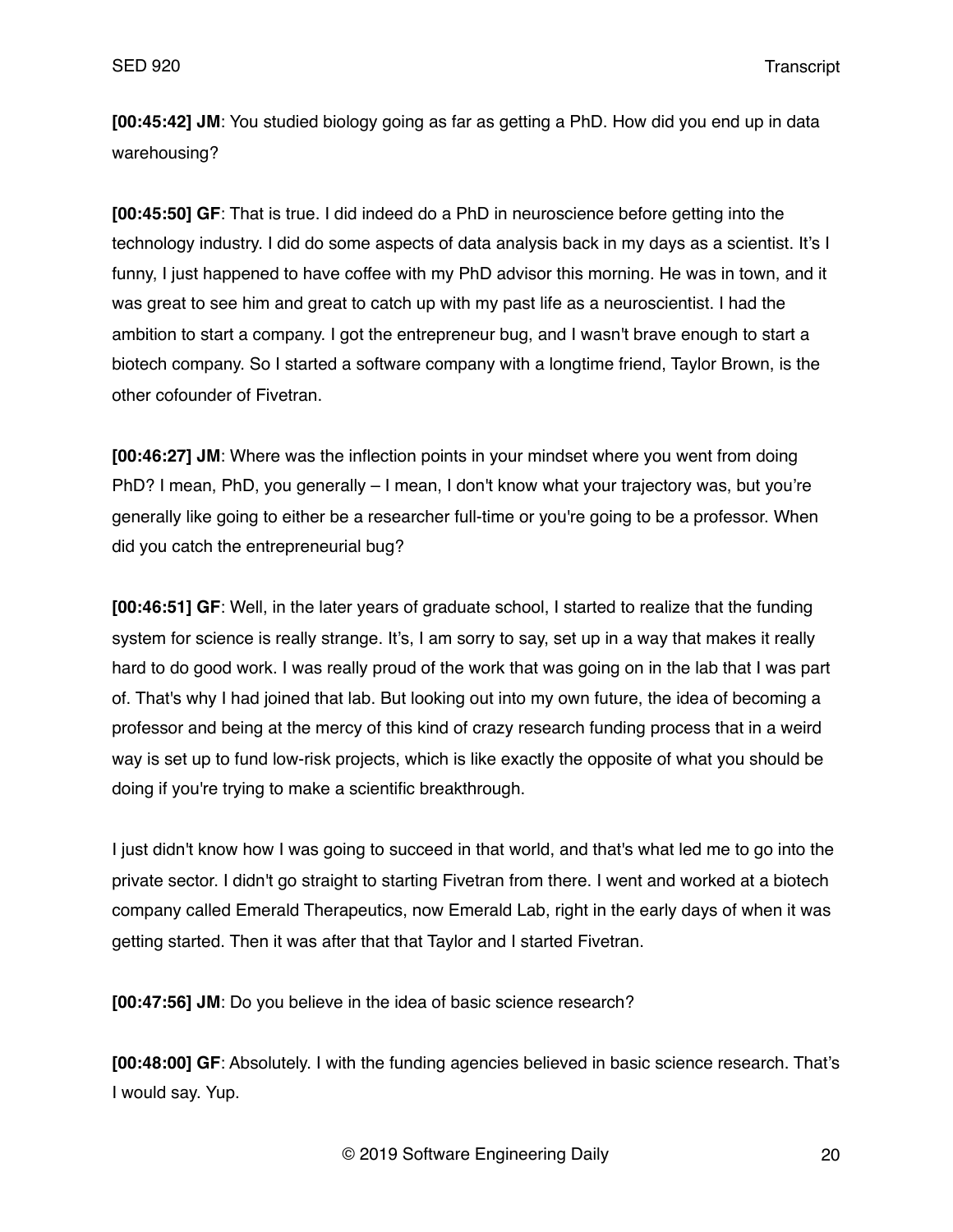**[00:48:07] JM**: How do you define basic science? Does the startup ecosystem successfully pursue things that resemble basic science?

**[00:48:16] GF**: No. You can't really do that kind of work in a commercial context. I don't believe. Because at a startup, you ultimately have to have a shot at getting to really big revenue numbers within a 10-year timescale, and that is unlikely even when we are trying to do it, and it's just really unlikely in the context of anything that could reasonably be called basic science. It's incredibly valuable. It's a classic public good as an economist would call it, but I don't think that it really gets done by startups.

**[00:48:52] JM**: All right, last question, how does the world of data engineering evolve in the next decade?

**[00:48:57] GF**: Personally, I think it's going to get a lot simpler. The underlying technology has gotten so much faster and so much cheaper that it is possible to do data engineering without this proliferation of tools that dominated in the past. So I think life is actually getting better and easier for data practitioners. They can use really fast, really cheap databases, like Snowflake, BigQuery and Redshift. They can use zero touch ETL tools, like Fivetran, and they can focus their efforts on the things that are really different for their business as supposed to building connectors, building query engines over and over and over. So I think we should be optimistic about the future of data engineering.

**[00:49:44] JM**: George Fraser, thank you coming on Software Engineering Daily. It's been a pleasure talking to you.

**[00:49:47] GF**: Thanks for having me.

[END OF INTERVIEW]

**[00:49:58] JM**: My favorite way to hire developers is Contract to Hire. In the Contract to Hire model, you pay a contractor to work with you on your company, and if you enjoy working with them, you hire them full-time. Compare this to the traditional hiring model of bringing an